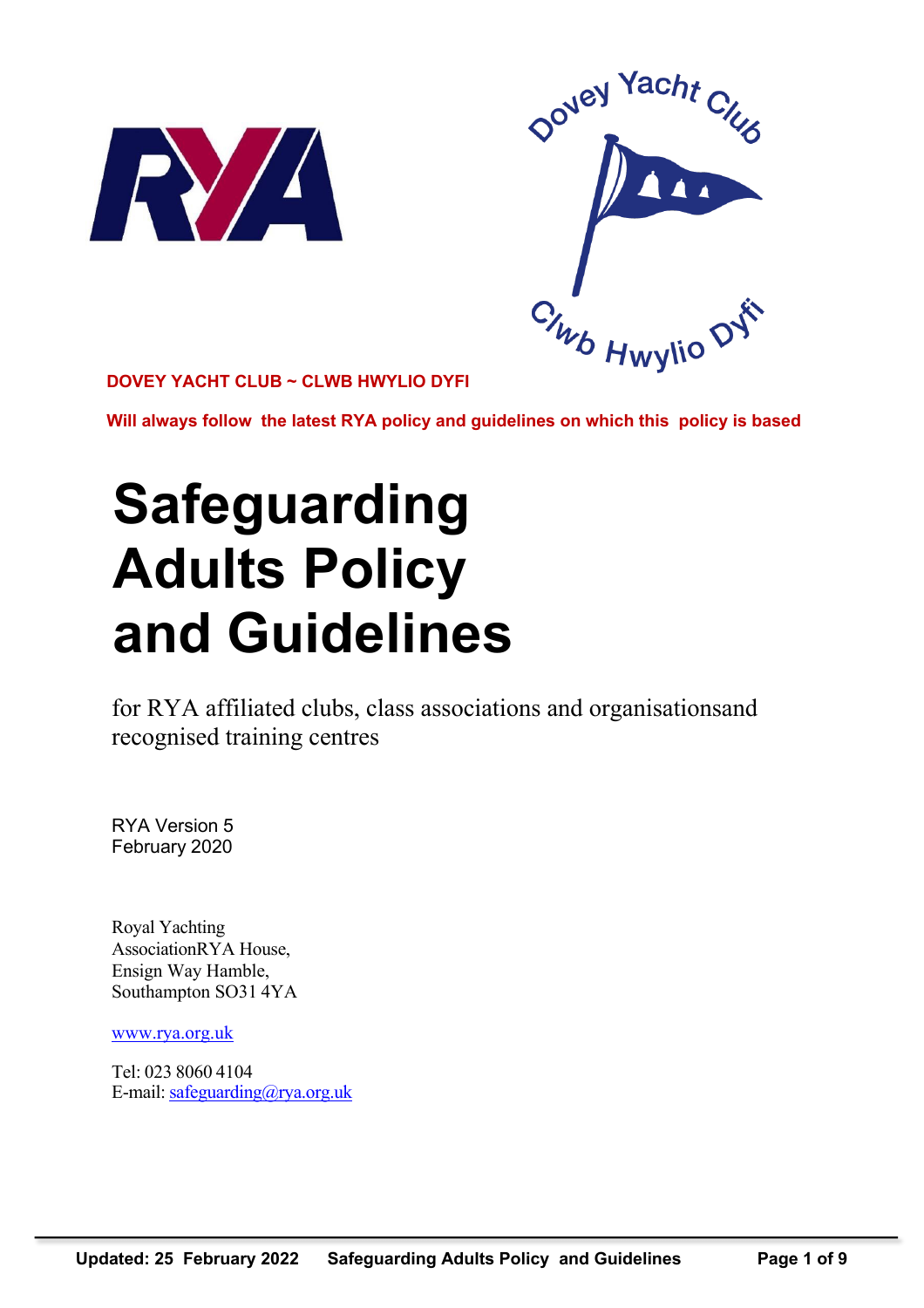**This is the first page of the policy which is published on the website. For the avoidance of doubt if any member has a safeguarding concern about an adult at risk or a someone's behaviour to an adult at risk then please contact the DYC ~ CHD Designated Safeguarding Officer (DSO) or if unavailable a Club Officer.** 

## **SAFEGUARDING ADULT at RISK POLICY**

Dovey Yacht Club ~ Clwb Hwylio Dyfi (DYC ~ CHD) is committed to safeguarding adults at risk taking part in its activities from activities from physical, sexual, psychological, financial or discriminatory abuse or neglect. We recognise that everyone, irrespective of age, disability, gender reassignment, race, religion or belief, sex, sexual orientation, pregnancy and maternity, marriage or civil partnership or social status, has a right to protection from discrimination and abuse.

DYC ~ CHD takes all reasonable steps to ensure that, through safe recruitment, appropriate operating procedures and training, it offers a safe environment to adults at risk participating in its activities. All participants will be treated with dignity and respect.

All members and volunteers should be aware of the policy.

#### **Adults at Risk**

This policy refers to anyone aged 18 or over who may be defined by the Social Services and Wellbeing (Wales) Act 2014 as an 'Adult at Risk', who is in need of care or support, and who because of those needs is unable to safeguard themselves at all times.

#### **Inclusion**

 $Dyc \sim$  CHD is an inclusive club and recognises that we may work with:

- people who have a physical disability, whether from birth or acquired through injury, illness or advancing age, ranging from those who can sail independently but need some assistance getting afloat, to those who depend on others for physical care and support
- people who are blind or visually impaired, who may need to be guided around the site and when getting on board, and sail with sighted crew
- people who are deaf or hearing impaired, whose needs are largely connected to communication and inclusion
- people who have learning disabilities or who for some other reason (e.g. brain injury, dementia) may not have the capacity (see Mental Capacity below) to make independent decisions or to assess risk
- people who are on the autism/Asperger spectrum
- people who are experiencing mental illness.

## **Mental Capacity and Consent**

Although many of the good practice guidelines and principles to be followed when safeguarding children also apply to adults, there is a key difference. In the case of a child, there is a clear duty to act if we suspect that the child has been harmed or is at risk of harm. In the case of an adult, the starting assumption must always be that they have the capacity to make a decision and have the right to do so.

- If there is an allegation or concern about an adult who has capacity, **their consent must be obtained** before any referral is made, unless others are at risk of harm. No information should be given to the adult's family or carers without their consent.
- If the adult does not have capacity and is unable to give consent, a referral may be made and their family or carers informed, provided that they are involved in the individual's life and are not implicated in the allegation.

Mental capacity refers to the ability to make a decision at a particular time. The term 'lacks capacity' means that a person is unable to make a particular decision or take a particular action for themselves at a particular point in time – although they may still be able to express an opinion or preference or take a less complex decision. Under the Mental Capacity Act 2005 a person lacks capacity to make a decision if they have an 'impairment of or disturbance in the function of their mind or brain' (either temporary or permanent), and as a result they cannot do **one or more** of the following:

- Understand the information relating to this particular decision (including its benefits and risks)
- Retain the information for long enough to make this decision
- Weigh up the information involved in making this decision
- Communicate their decision in any way.

## **Designated Safeguarding Officer (DSO)**

DYC ~ CHD has a Designated Safeguarding Officer (DSO), who can be contacted by any adult or child with any concerns. Their photo and contact details are on the club notice boards and on the website. Should the DSO not be available please contact any club officer.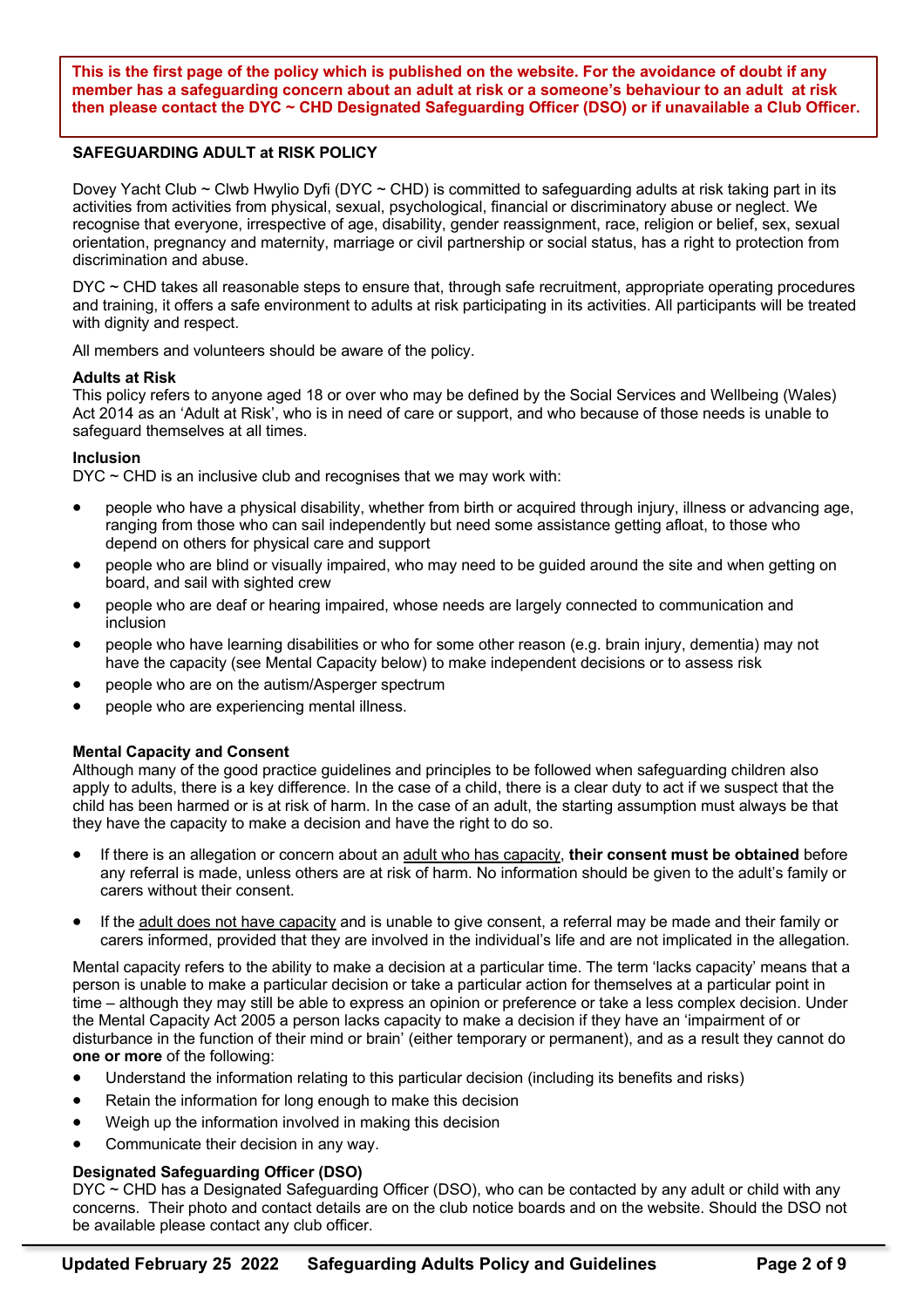# **SAFEGUARDING ADULTS' POLICY (CONTINUED)**

# **Staff and Volunteers**

All Club volunteers whose role brings them into regular contact with adults at risk will be asked to complete a selfdisclosure form. The Designated Safeguarding Officer (DS0) and those instructing, coaching or supervising adults at risk will also be asked to apply for an Enhanced Criminal Records Disclosure. Those providing personal care will be asked to apply for an Enhanced Disclosure with Barred List check.

## **Good Practice: Changing rooms**

If it is essential, in an emergency situation, for a male to enter a female changing area or vice versa, it is advised that they are accompanied by another adult of the opposite sex.

# **Good Practice: First aid and medical treatment**

First aid, provided by an appropriately trained and qualified person, is part of an organisation's normal duty of care. If the individual lacks the capacity to give consent, and medication or medical treatment may be required in the absence of their carer, obtain prior consent from the carer

# **Good Practice: Individual responsibility and club liability**

DYC ~ CHD recognises as an organiser of training or coaching sessions that the club has a duty of care to our members and must ensure that on-water activities are conducted safely. Adults are normally responsible for their own safety, welfare and behaviour. In the case of a person who lacks the capacity to take responsibility for their own welfare, the club may require a carer or designated adult to be on site. It will be made clear at what point responsibility transfers from the instructor, coach or organiser to that person.

## **Good practice: Concerns**

Anyone who is concerned about the welfare of an adult, either outside the sport or within the Club, should inform the DYC ~ CHD Designated Safeguarding Officer (DSO) or a club official in their absence. They will follow the appropriate two flowchart procedures - Appendix 17 - concern about an adult at risk outside the sports environment and Appendix 18 - concern about the behaviour of someone at the club to an adult at risk.

## **Good practice: Compliance to the Safeguarding adults**

Any member of the Club failing to comply with the Safeguarding Adults at Risk policy or any relevant Codes of Conduct may be subject to disciplinary action.

## **Good practice: Relevant documents**

All members and especially those working with adults at risk should be mindful of all aspects and procedures relating to safeguarding contained in the five appendices below.

- 1. Appendix 1 Adults at Risk Hand-out for Instructors, Coaches and Volunteers
- 2. Appendix 2 DYC ~ CHD Code of Conduct Safeguarding Adults at Risk
- 3. Appendix 3 What is abuse of an Adult at Risk?
- 4. Appendix 4 Flowchart 1 concern about an adult at risk outside the sports environment
- **5.** Appendix 5 Flowchart 2 concern about the behaviour of someone at the club to an adult at risk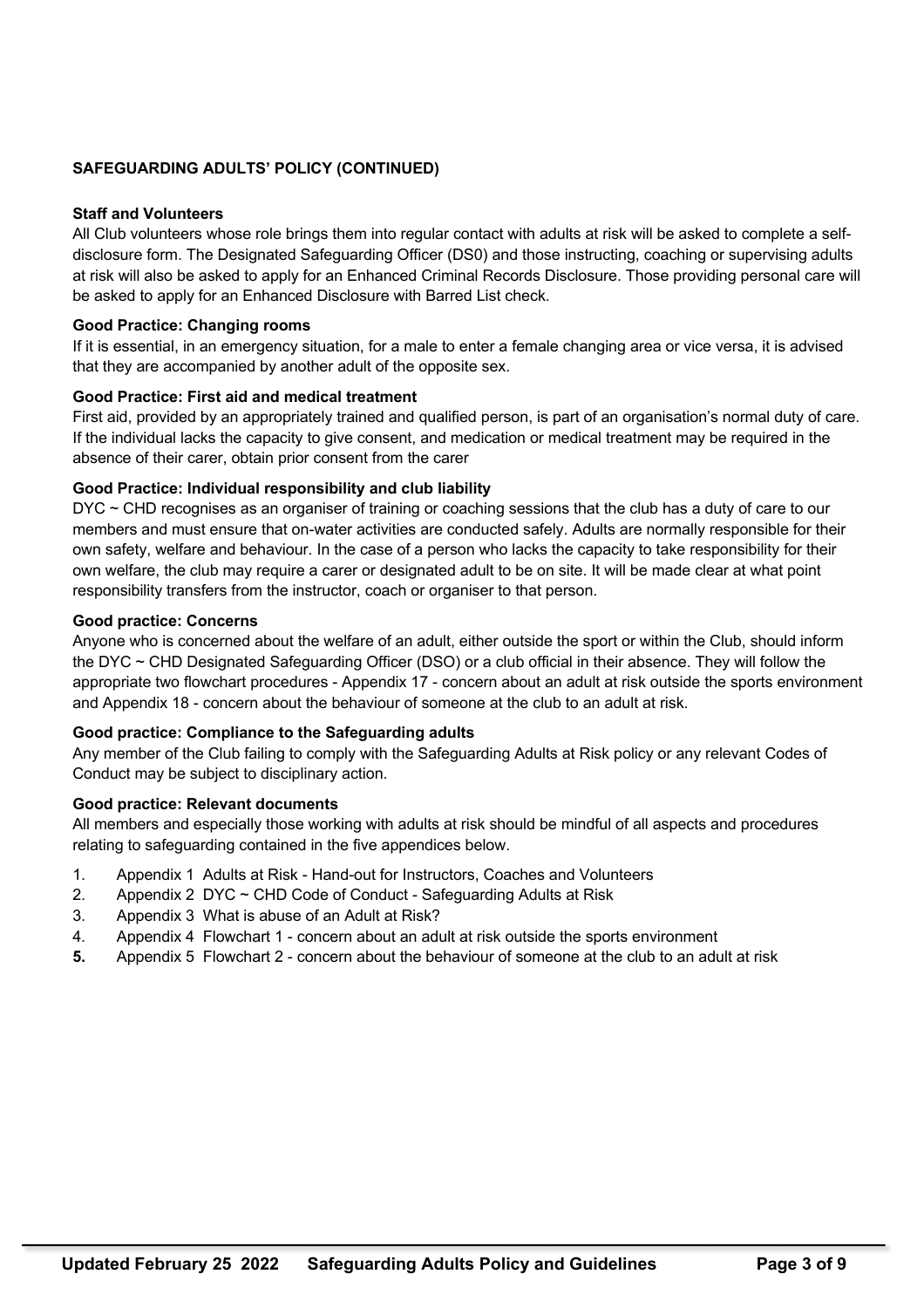# **Appendix 1: Safeguarding Adults at Risk - Good Practice Guide Handout For Instructors, Coaches And Volunteers**

You should also read the Dovey Yacht Club ~ Clwb Hwylio Dyfi (DYC ~ CHD) Safeguarding Adults at Risk Policy and the Safety and Operating Procedures which are readily available.

- Always communicate clearly, in whatever way best suits the individual, and check their understanding and expectations
- Always try to work in an open environment in view of others
- Avoid spending any significant time working with adults at risk in isolation
- Do not take an adult at risk alone in a car, however short the journey, unless you are certain that the individual has the capacity to decide to accept a lift
- Do not take an adult at risk to your home as part of your organisation's activity
- Where any of these is unavoidable, ensure that it only occurs with the full knowledge and consent of someone in charge of the organisation or the person's carers
- Design training programmes that are within the ability of the individual
- If you need to help someone with a wetsuit or buoyancy aid or provide physical assistance or support, make sure you are in full view of others
- Take great care with communications via mobile phone, e-mail or social media that might be misunderstood or shared inappropriately. In general, only send group communications about organisational matters using these methods. If it's essential to send an individual message to a person who has a learning disability or other impairment that might affect their understanding, copy it to their carer.

#### **You should never:**

- engage in rough, physical or sexually provocative games or activities
- allow or engage in inappropriate touching of any form
- use inappropriate language
- make sexually suggestive comments, even in fun
- fail to respond to an allegation made by an adult at risk; always act
- do things of a personal nature that the person can do for themselves.

It may sometimes be necessary to do things of a personal nature to help someone with a physical or learning disability. These tasks should only be carried out with the full understanding and consent of both the individual (where possible) and their carers.

In an emergency situation which requires this type of help, if the individual lacks the capacity to give consent, carers should be fully informed. In such situations it is important to ensure that anyone present is sensitive to the individual and undertakes personal care tasks with the utmost discretion.

## **(RYA revised April 2018)**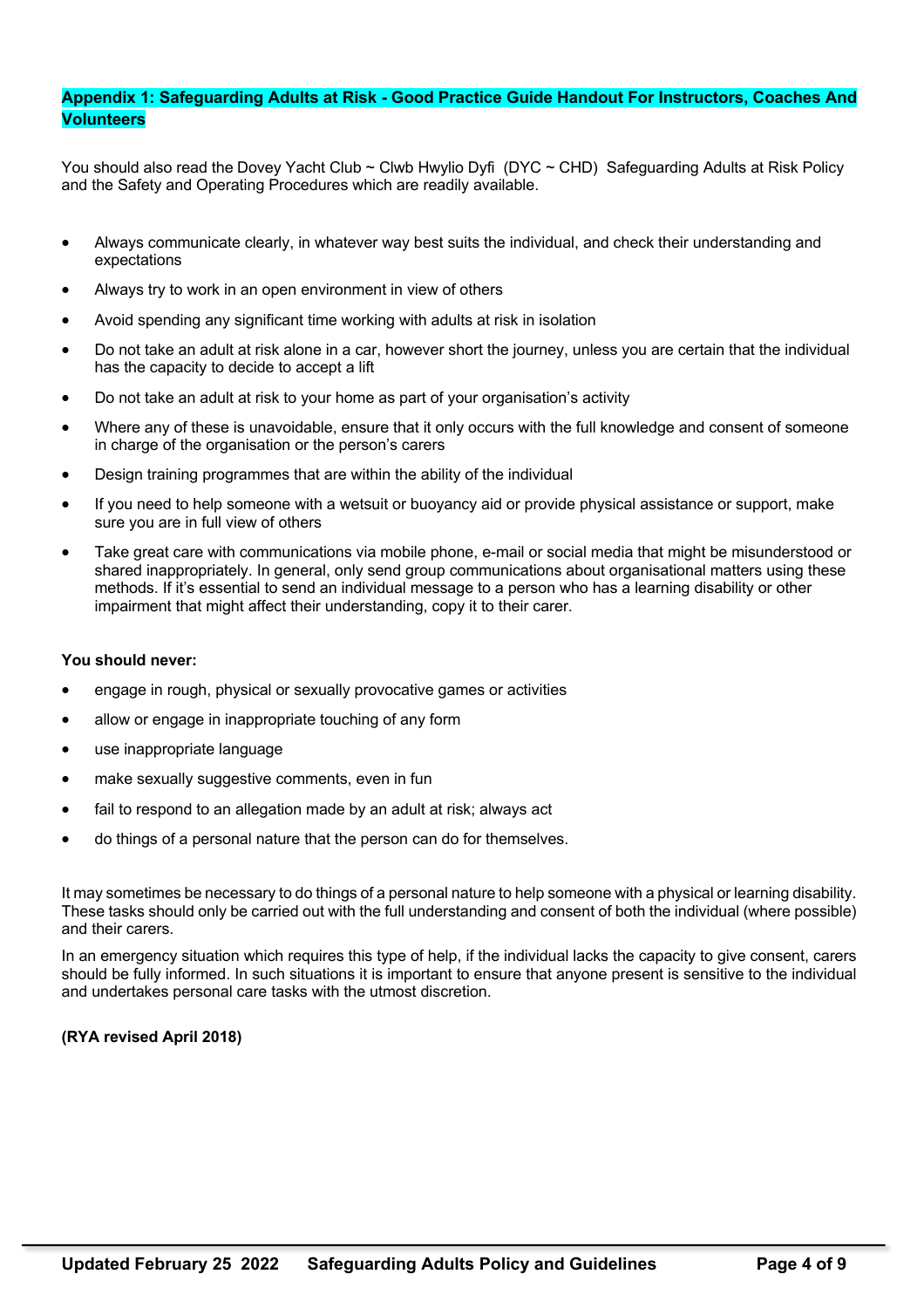#### **Appendix 2: Dovey Yacht Club ~ Clwb Hwylio (DYC ~ CHD) Code of Conduct - Safeguarding Adults**

It is the policy of Dovey Yacht Club ~ Clwb Hwylio Dyfi (DYC ~ CHD) that all participants, coaches, instructors, officials, parents and volunteers show respect and understanding for each other, treat everyone equally within the context of the sport and conduct themselves in a way that reflects the principles of the club. The aim is for all participants to enjoy their sport and to improve performance.

Abusive language, swearing, intimidation, aggressive behaviour or lack of respect for others and their property will not be tolerated and may lead to disciplinary action.

#### **Participants**

- Listen to and accept what you are asked to do to improve your performance and keep you safe
- Respect other participants, coaches, instructors, officials and volunteers
- Abide by the rules and play fairly
- Do your best at all times
- Never bully others either in person, by phone, by text or online
- Take care of all property belonging to other participants, the club/organisation or its members

#### **Carers**

- Accept that adult participants have a right to take risks and to take decisions about their welfare, unless they lack the capacity to do so as defined by the Mental Health Act 2005
- Support the participant's involvement and help them enjoy their sport
- Help the participant to recognise good performance, not just results
- Never force the participant to take part in sport
- Never punish or belittle the participant for losing or making mistakes
- Encourage and guide the participant to accept responsibility for their own conduct and performance
- Respect and support the instructor/coach
- Accept officials' judgements and recognise good performance by all participants
- Use established procedures where there is a genuine concern or dispute
- Inform the club or event organisers of relevant medical information
- Ensure that the participant wears suitable clothing and has appropriate food and drink
- Provide contact details and be available when required
- Take responsibility for the participant's safety and conduct in and around the clubhouse/event venue

#### **Coaches, Instructors, Officials and Volunteers**

- Consider the welfare and safety of participants before the development of performance
- Encourage participants to value their performance and not just results
- Promote fair play and never condone cheating
- Ensure that all activities are appropriate to the age, ability and experience of those taking part
- Build relationships based on mutual trust and respect
- Work in an open environment
- Avoid unnecessary physical contact with young or vulnerable people
- Be an excellent role model and display consistently high standards of behaviour and appearance
- Do not drink alcohol or smoke when working directly with young people
- Communicate clearly with participants and carers
- Be aware of any relevant medical information
- Follow RYA and club/class guidelines and policies
- Holders of RYA Instructor and Coach qualifications must also comply with the RYA Code of Ethics and **Conduct**
- Holders of RYA Race Official appointments must also comply with the RYA Race Officials Code of Conduct.

## **If you are concerned that someone is not following the Code of Conduct, you should inform the DYC ~ CHD Designated Safeguarding Officer (DS0), club official or the person in charge of the activity.**

(RYA revised January 2015)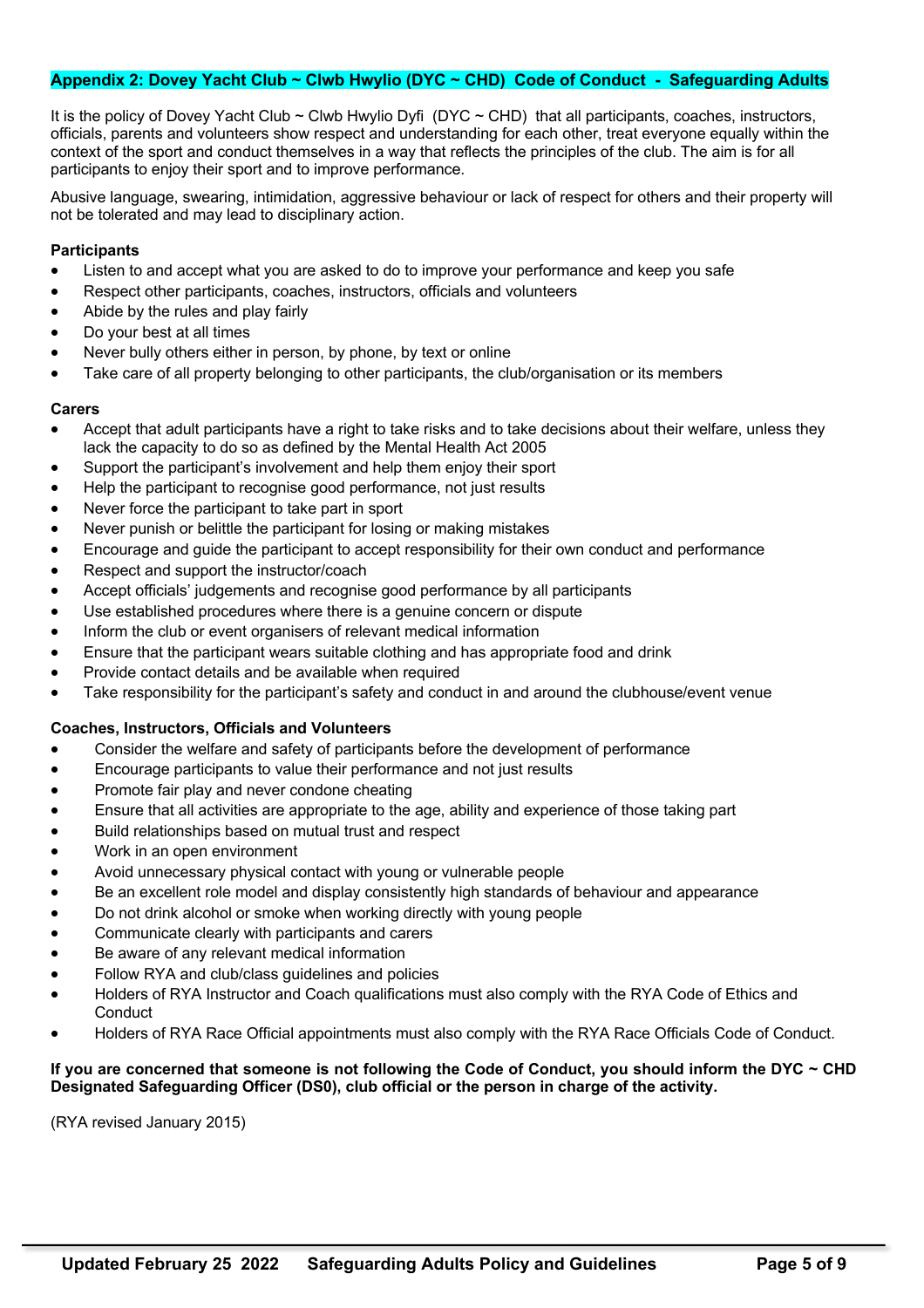## **Appendix 3: Adults at Risk - What is abuse?**

(Based on the statutory guidance supporting the implementation of the Social Services and Wellbeing (Wales) Act 2014)

Abuse is a violation of an individual's human and civil rights by another person or persons. Adults at risk may be abused by a wide range of people including family members, professional staff, care workers, volunteers, other service users, neighbours, friends, and individuals who deliberately exploit vulnerable people. Abuse may occur when an adult at risk lives alone or with a relative, within nursing, residential or day care settings, hospitals and other places assumed to be safe, or in public places.

The following is not intended to be an exhaustive list of types of abuse or exploitation but an illustrative guide as to the sort of behaviour which could give rise to a safeguarding concern:

**Physical abuse** - including assault, hitting, slapping, pushing, misuse of medication, restraint, or inappropriate physical sanctions.

**Domestic violence** – including psychological, physical, sexual, financial, emotional abuse; so called 'honour' based violence. This won't happen at a club/centre, but there could be concerns about a participant's home situation.

**Sexual abuse** - including rape, indecent exposure, sexual harassment, inappropriate looking or touching, sexual teasing or innuendo, sexual photography, subjections to pornography or witnessing sexual acts, indecent exposure and sexual assault or sexual acts to which the adult has not consented or was pressured into consenting.

**Psychological abuse** - including emotional abuse, threats of harm or abandonment, deprivation of contact, humiliation, blaming, controlling, intimidation, coercion, harassment, verbal abuse, isolation or unreasonable and unjustified withdrawal from services or supportive networks. In a club context this might include excluding a member from social activities.

**Financial or material abuse** - including theft, fraud, internet scamming, coercion in relation to an adult's financial affairs or arrangements, including in connection with wills, property, inheritance or financial transactions, or the misuse or misappropriation of property, possessions or benefits. People with learning disabilities or dementia are particularly vulnerable to this type of abuse. An example might be encouraging someone to book and pay for training courses that are inappropriate for their level of ability, or to purchase sailing clothing or equipment they don't need.

**Discriminatory abuse** - including forms of harassment, slurs or similar treatment; because of race, gender and gender identity, age, disability, sexual orientation or religion.

**Neglect and acts of omission** - including ignoring medical, emotional or physical care needs, failure to provide access to appropriate health, care and support or educational services, the withholding of the necessities of life, such as medication, adequate nutrition and heating; or in a watersports context, failing to ensure that the person is adequately protected from the cold or sun or properly hydrated while on the water.

**Self-neglect** – this covers a wide range of behaviour neglecting to care for one's personal hygiene, health or surroundings and includes behaviour such as hoarding. Self-neglect might indicate that the person is not receiving adequate support or care, or could be an indication of a mental health issue such as depression.

**Organisational abuse** – including neglect and poor care practice within an institution or specific care setting such as a hospital or care home, for example, or in relation to care provided in one's own home. This may range from one-off incidents to on-going ill-treatment. It can be through neglect or poor professional practice as a result of the structure, policies, processes and practices within an organisation.

**Modern slavery** – encompasses slavery, human trafficking, forced labour and domestic servitude. Traffickers and slave masters use whatever means they have at their disposal to coerce, deceive and force individuals into a life of abuse, servitude and inhumane treatment.

Not included in the Social Services and Wellbeing (Wales) Act 2014 but also relevant:

**Bullying** (including 'cyber bullying' by text, e-mail, social media etc) - may be seen as deliberately hurtful behaviour, usually repeated or sustained over a period of time, where it is difficult for those being bullied to defend themselves. The bully may be another vulnerable person. Although anyone can be the target of bullying, victims are typically shy, sensitive and perhaps anxious or insecure. Sometimes they are singled out for physical reasons – being overweight, physically small, having a disability - or for belonging to a different race, faith or culture.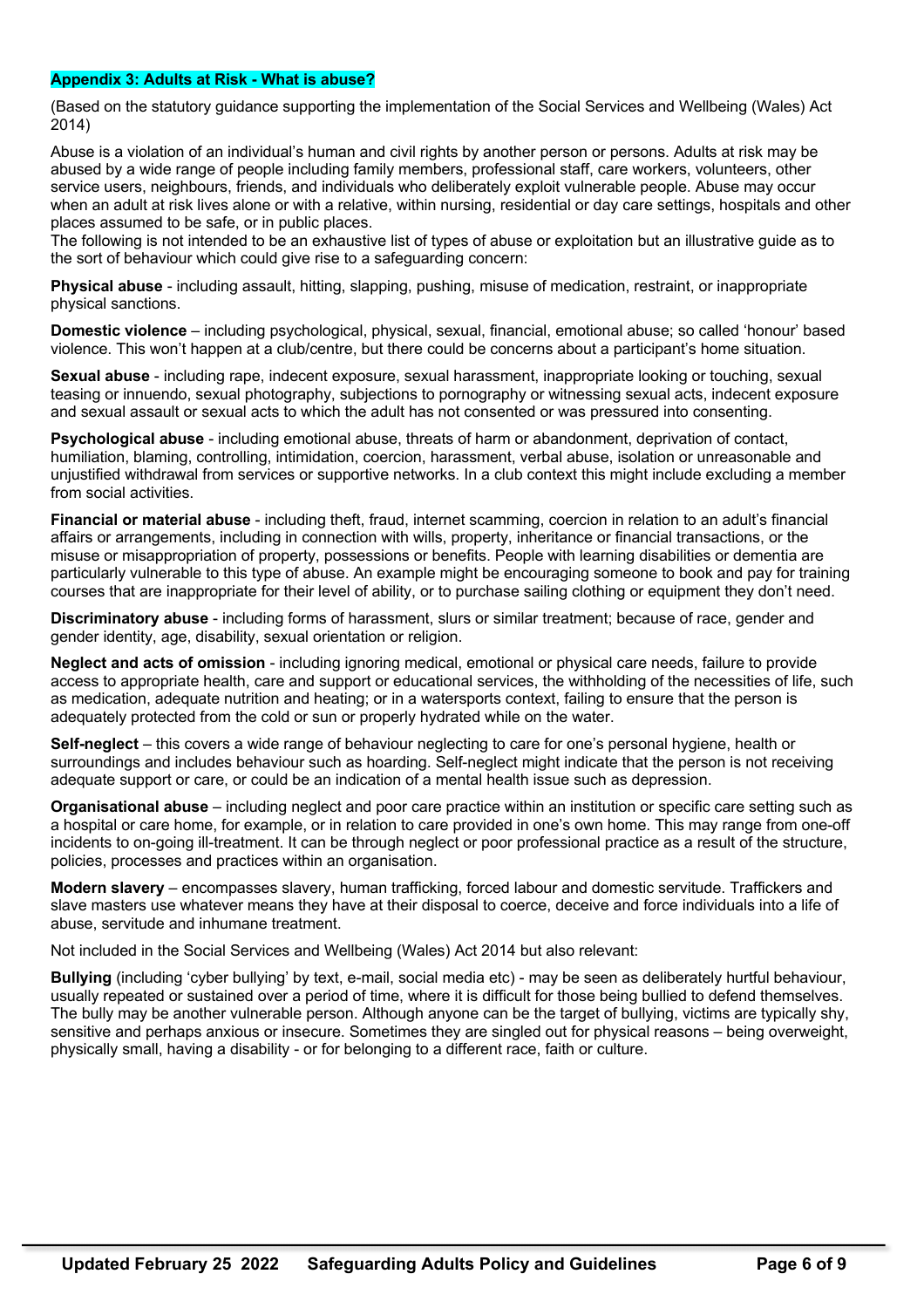## **Appendix 3: Adults at Risk - What is abuse? (continued)**

**Mate Crime** – a 'mate crime' as defined by the Safety Net Project is 'when vulnerable people are befriended by members of the community who go on to exploit and take advantage of them. It may not be an illegal act but still has a negative effect on the individual'. Mate Crime is carried out by someone the adult knows. There have been a number of serious cases relating to people with a learning disability who were seriously harmed by people who purported to be their friends.

**Radicalisation** - the aim of radicalisation is to inspire new recruits, embed extreme views and persuade vulnerable individuals to the legitimacy of a cause. This may be direct through a relationship, or through social media.

#### **Recognising abuse**

Patterns of abuse vary and include:

- Serial abusing in which the perpetrator seeks out and 'grooms' individuals. Sexual abuse sometimes falls into this pattern as do some forms of financial abuse
- Long-term abuse in the context of an ongoing family relationship such as domestic violence between spouses or generations or persistent psychological abuse; or
- Opportunistic abuse such as theft occurring because money or valuable items have been left lying around.

## **Signs and indicators that may suggest someone is being abused or neglected include:**

- Unexplained bruises or injuries or lack of medical attention when an injury has occurred
- Someone losing or gaining weight, or an unkempt appearance
- A change in behaviour or confidence
- Self-harming
- A person's belongings or money go missing
- The person is not attending, or no longer enjoying, their sessions
- A person has a fear of a particular group or individual
- A disclosure someone tells you or another person that they are being abused.

#### **Concerns**

If there are concerns about abuse taking place in the person's home, talking to their carers might put them at greater risk. If you cannot talk to the carers, consult the DYC ~ CHD Dedicated Safeguarding Officer (DS0) or the person in charge. It is this person's responsibility to make the decision to contact Adult Social Care Services. It is NOT their responsibility to decide if abuse is taking place, BUT it is their responsibility to act on your concerns.

Social care professionals involved in taking decisions about adults at risk must take all of the circumstances into account and act in the individual's best interests. You are not expected to be able to take such decisions.

#### **The following six principles inform the way in which professionals and other staff in care and support services and other public services in England and Wales work with adults:**

- **Empowerment**  People being supported and encouraged to make their own decisions and informed consent
- **Prevention** It is better to take action before harm occurs
- **Proportionality**  The least intrusive response appropriate to the risk presented
- **Protection** Support and representation for those in greatest need
- **Partnership**  Local solutions through services working with their communities. Communities have a part to play in preventing, detecting and reporting neglect and abuse
- **Accountability**  Accountability and transparency in delivering safeguarding.

Adult safeguarding should be person led and outcome focussed. The person should be engaged in a conversation about how best to respond to their safeguarding situation in a way that enhances involvement, choice and control, as well as improving quality of life, well-being and safety.

Some instances of abuse will constitute a criminal offence, for example assault, sexual assault and rape, fraud or other forms of financial exploitation and certain forms of discrimination. This type of abuse should be reported to the Police.

#### **(RYA sections revised April 2018 and February 2020)**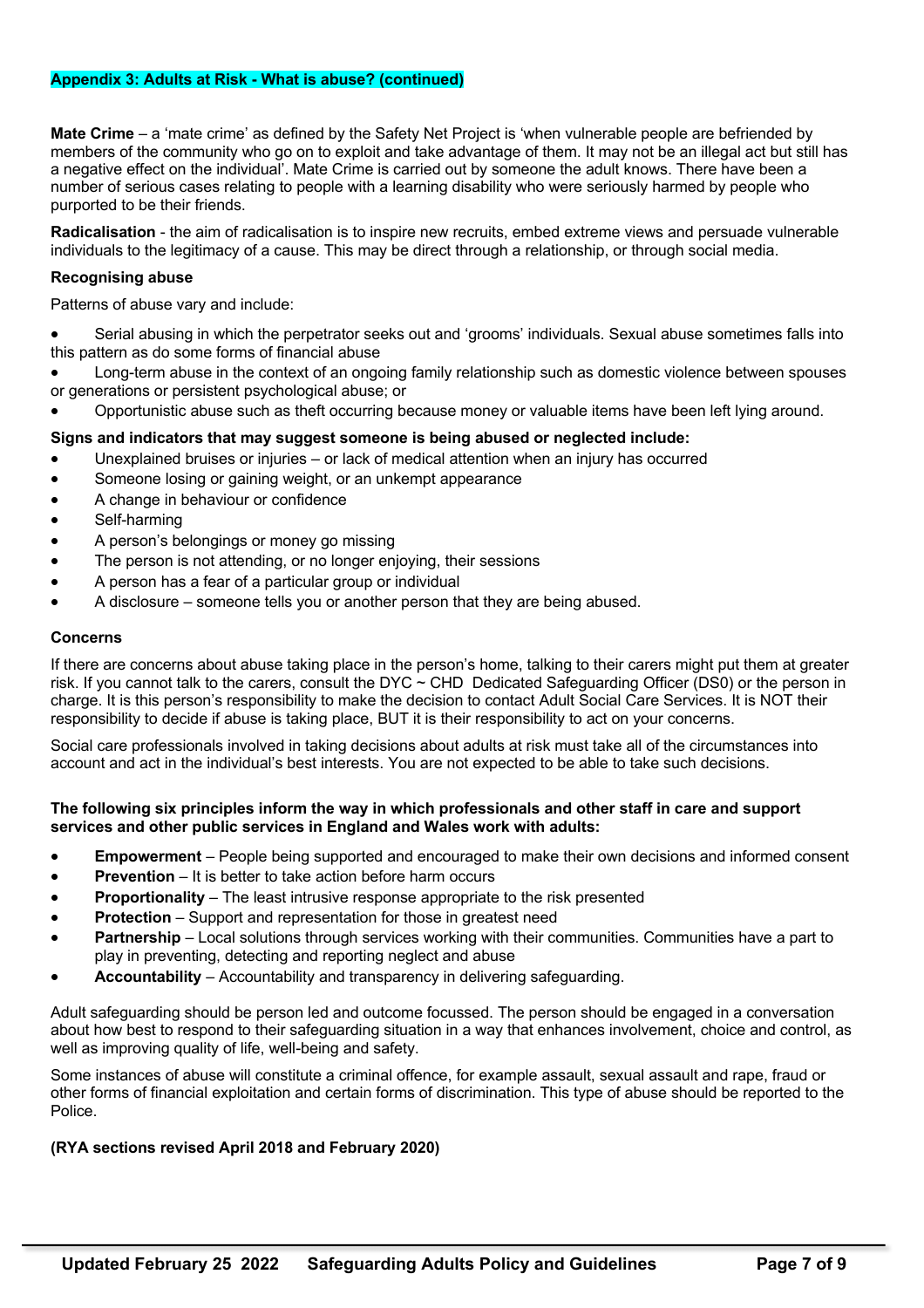## **Appendix 4: Flow chart 1 - concern about an Adult at Risk outside the sports environment**



#### **If you are uncertain what to do at any stage, contact**

#### **RYA Cymru Wales,**

Peter Muskett, Tel: 01248 670814 Mob: 07824 990694 E-mail: pete.muskett@ryacymruwales.org.uk Website: www.ryacymruwales.org.uk

#### **Royal Yachting Association,**

Safeguarding and Equality Manager, RYA House, Ensign Way, Hamble, Southampton, SO31 4YA, Tel: 023 8060 4104 E-mail: safeguarding@rya.org.uk Website: www.rya.org.uk/go/safeguarding

**Social Care Services -** Your local phone book or the website for your County Council or unitary local authority will list numbers for Adult Services, generally with separate numbers for Adult Social Care and for the Emergency Duty Team (out of hours service).

**RYA revised March 2015**